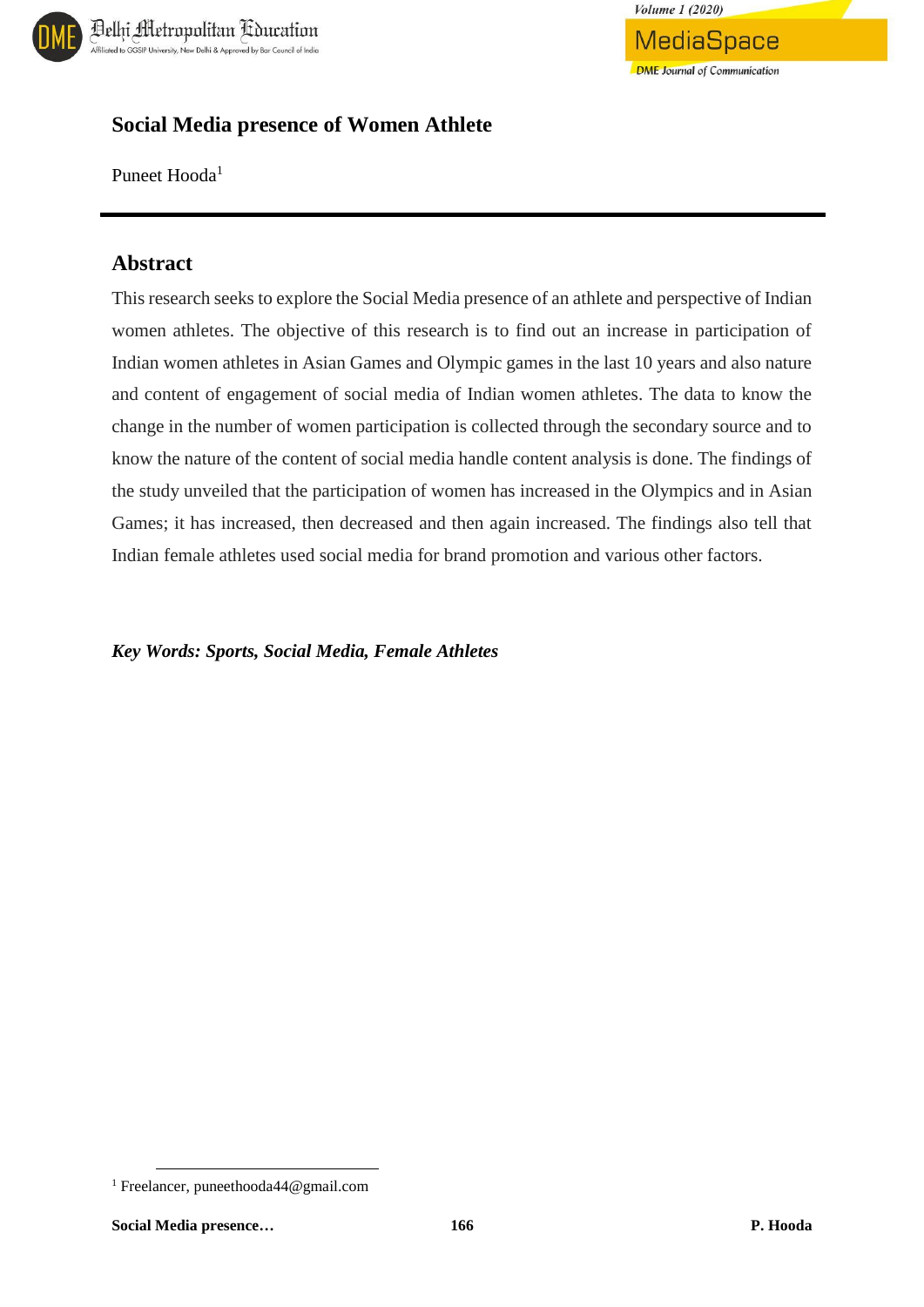# **1. Introduction**

Sports has always been an integral part of our life. It has a long history. Cave paintings were found in France which shows portrayals of wrestling and sprinting which are believed to be of 15300 years back. The first recorded event of sports takes us 3000 years back. Greeks were the first one to introduce sports in the world. In the early civilisation, sports like throwing of spears, rocks, and stakes etc. and various other sports which involve fighting were popular among people. Ancient Greek organised the first ever Olympic Games in 776 BC at Athens. The 19th century marks the beginning of various sporting events around the world. For example, in 1876 the first Baseball tournament was organized in the US, in 1877 first Wimbledon was held and also the first Cricket match was played between Australia and England. In 1896 at Athens, the first modern Olympic Games were held.

**Volume 1 (2020)** 

MediaSpace

**DME** Journal of Communication

Sports is defined as a physical activity which requires prowess, skill and competitive spirit to ensure healthy competition among the athletes. Technology has played a significant role in making sports popular among people and ensures the entertainment spook up. Various modern day technologies are used in sporting events nowadays. For e.g. DRS (Decision review system) in Cricket, VAR (video assistant referee), Goal-line technology in Football etc. A person engaged in sports is called sportsperson or an athlete. But, who is an Athlete?



**Figure 1**

**Source: Digital Collection, TAMU Libraries**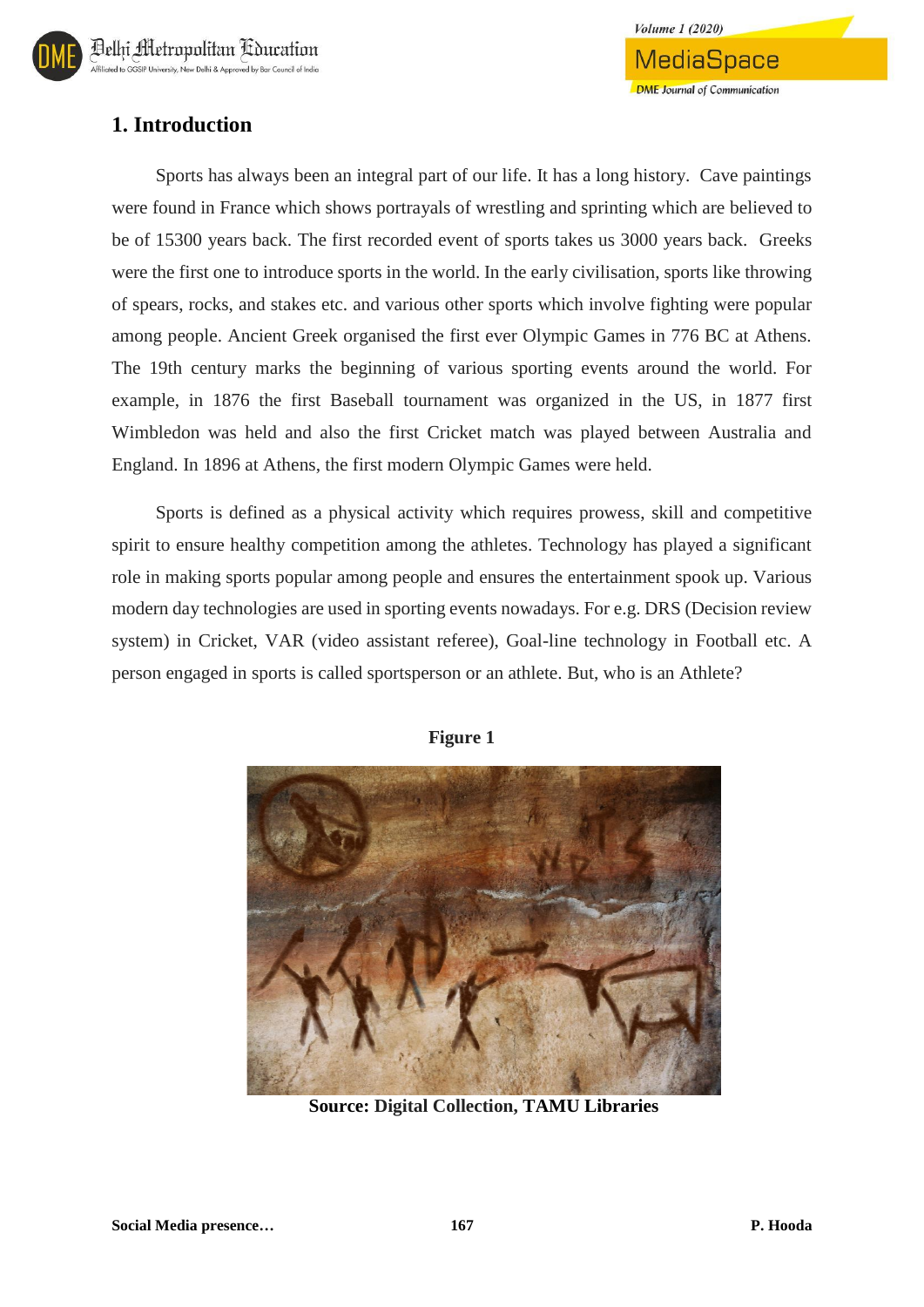## **1.1 Who is an Athlete?**

"Athlete" is a romanization of the Greek: athlētēs, one who takes an interest in a challenge. As indicated by Webster's Third Unabridged Dictionary Athlete is, "an individual who is dynamic in games: as (a): one who takes part in the games of the field and particularly in fishing and hunting.

An athlete is an individual who contends in at least one game that includes physical quality, speed or perseverance. The use of the term to the individuals who partake in different exercises, for example, horse riding or driving, is fairly dubious. Athletes might be experts or beginners. Most expert athletes have especially well-created bodies gotten by broad physical preparing and severe exercise joined by an exacting dietary routine. Below given are the definition of Athlete by various websites and dictionaries.

According to Merriam Webster "Athlete is defined as a person who is trained or skilled in exercises, sports, or games requiring physical strength, agility or stamina".

According to Thefreedictionary "Athlete is defined as a person trained or gifted in exercises or contests involving physical activity, coordination, stamina, or strength".

According to Oxforddictionaries "Athlete is defined as a person who is proficient in sports and other forms of physical exercise".

## **1.2 History of Women Athletes in World Sports**

In the ancient Civilisation, women had their separate tournament known as Heraean games played in honour of Goddess Hera. As the tournament didn't allow men to participate, therefore the tournament was not recognised much. Since the participation of women in sports was not encouraged, thereby, they were not allowed to participate in the 1896 Olympics games. However, in the 19th and 20th-century, the participation of women in sports (as a player) started. During the late 19th century, sports like Archery, Horse riding, Golf etc. were enjoyed by the women of upper social class. The 20th century was the pioneer year for women participation in sports. The main reason behind this was feminism movements in Europe and North America.

Women participated in the modern Olympics games for the very first time was in 1900, before that only male was allowed to participate. First women's Olympiad was held in 1921 and also women's world game was held in 1922, 1926, 1930 and 1934.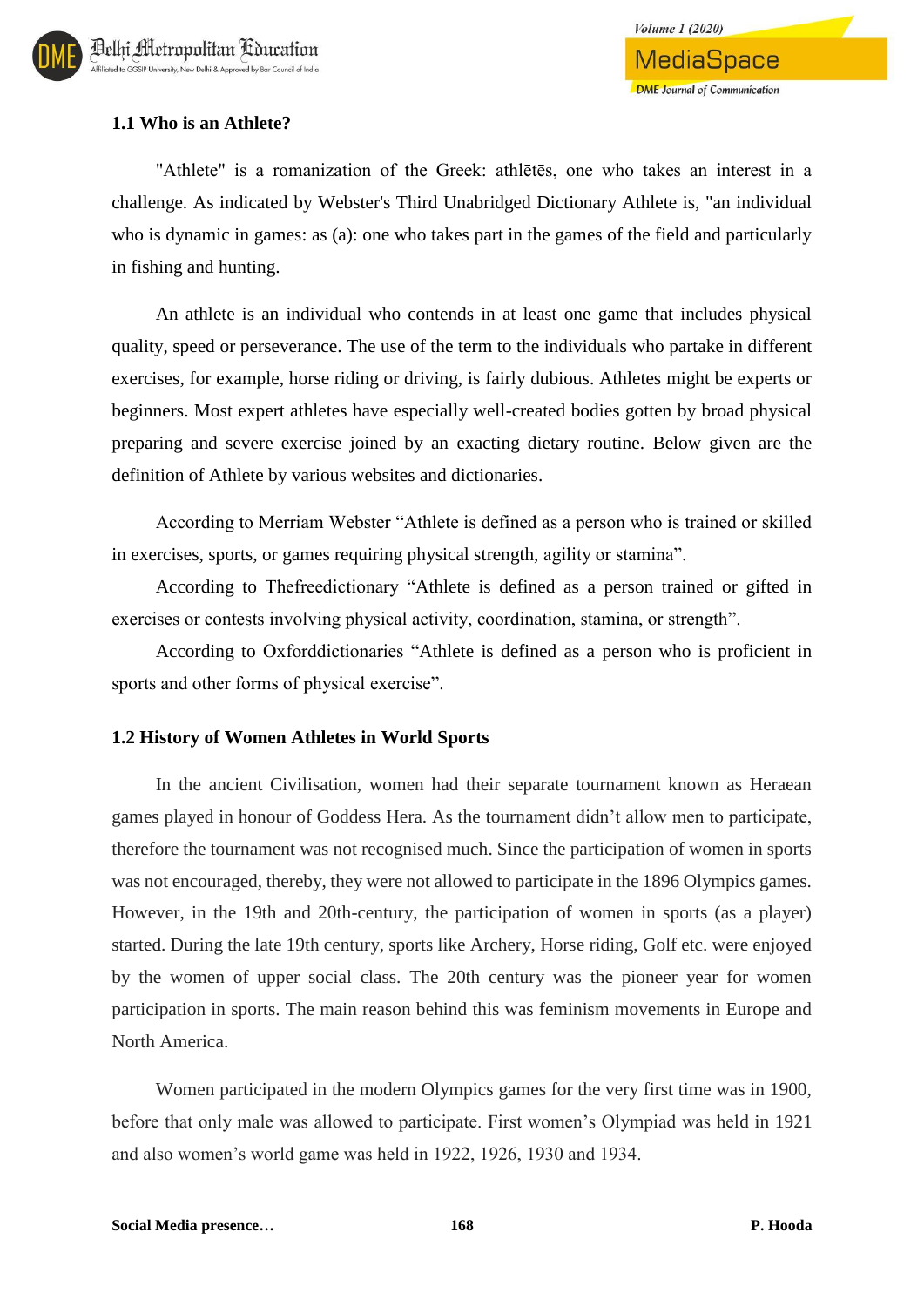



## **Figure 2: Leaders in Their Field: Women in Golf**

**Volume 1 (2020)** 

MediaSpace

**DME** Journal of Communication

**Source: Mike Buteau**

The awareness among women about their rights and feminist movements in the 19th century acted as a base for the solid foundation. The participation of women in sports is highest in the 21st century. Various governing bodies are formed to promote and develop women sports in the world. In 2008 Beijing Summer Olympics women competed in 27 sports (137 events) as compared to men who participated in 28 sports (175 events). A number of professional women league was started in various countries such as women's Premier League in England, T20 women Big Bash in Australia and many more. Moreover, various tournaments at the international level are also inaugurated such as FIFA Women's World Cup, Women Hockey World Cup etc. In total, women sports is growing at a fast pace.

#### **1.3 History of Sports in India**

The history of sports in India takes us back to the Vedic era. The motto of traditional Olympic Games i.e. "For the Honour of my country and the Glory of sport" resembled the Atharvaveda mantra "Duty is in my right hand and the fruit of victory in my left".

Various games like Chess, Snooker, Cards, and Snakes and ladders were originated in India and then these games were transmitted to various parts of the world. Moreover, with times further changes and modernisation were done to these games. When Mughals were ruling India another game known as "Pehlwani" was originated. Furthermore, Polo also originated in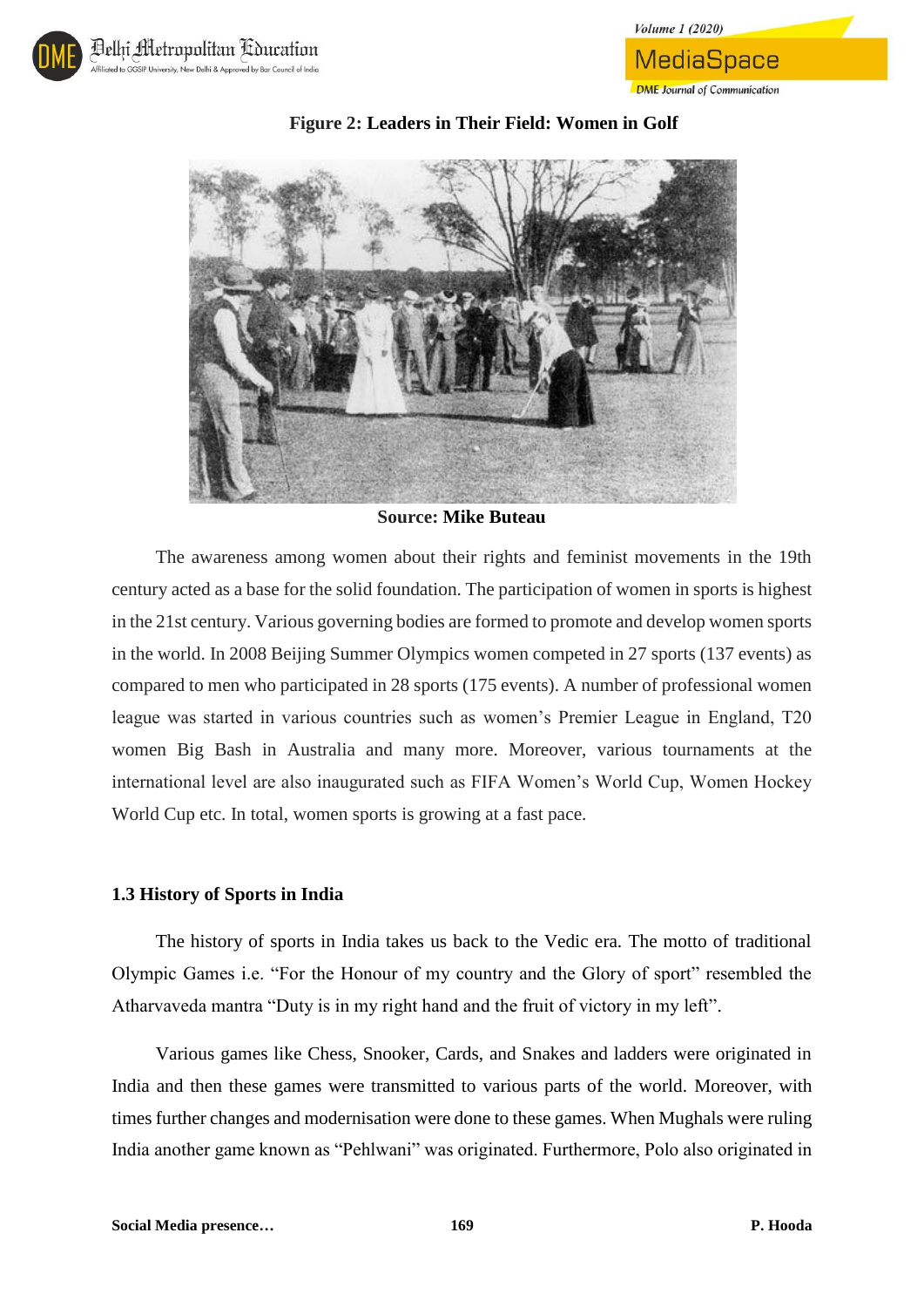

India during the colonial period in the 19th century. India under British rule (British India) competed in a number of Olympic Games and won several medals, notably in Field Hockey.

**Volume 1 (2020)** 

**MediaSpace** 

**DME** Journal of Communication

#### **Figure 3: Chess in India**



#### **Source: Dennis**

In the post Independence era, India hosted the first ever Asian games in 1951 and again in 1982. To promote sports in the country ministry of youth affairs and sports was set up in 1982. Over a period of time, the South Asian superpower has hosted a number of sports events. Not only India hosted top-level tournaments but also participated in the top level tournament around the world. Indian Cricket team won the cricket world cup in 1987 and then again in 2011. In 2011 they hosted the event. Moreover, Indian athletes started participating in the Olympics Games, Asian Games and Commonwealth Games. With investment in sports in the country, Indian athlete started to perform and won medals at the International tournament. Indian athlete achieved great height in sports. Some of them are Marry Kom, Saina Nehwal, Sania Mirza, Sachin Tendulkar etc. Sachin Tendulkar is the only sportsperson to win the Bharat Ratna.

Cricket is the most popular sport in the country. And no doubt football is the most popular sports in the world, but it is at the developing stage in the country. The inception of ISL (Indian Super League) has spread football plague among the people, and the future of Indian football is bright.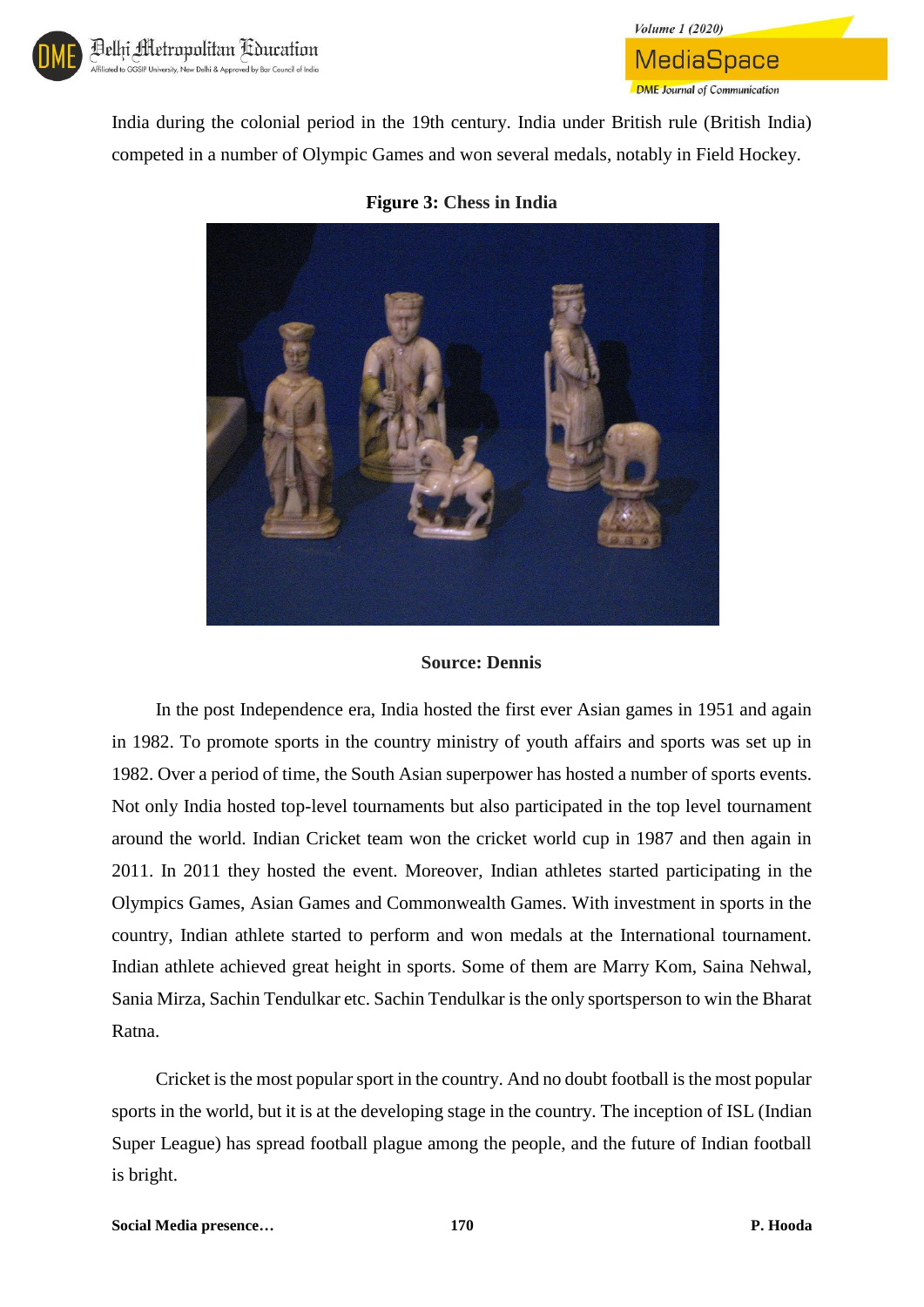

## **1.4 History of Women Athletes in India**

Sports do not discriminate between race, sex, colour, and gender. It is for all, but the patriarchal Indian society has created a gap between female and male athletes in India. However, with time the gap has been closed, but it is still there. In 1951 Asian Games India won total 51 medals out of which only 2 medals were won by women. The reason might be a lack of women participation or lack of facilities provided to them.



#### **Figure 4: From 'no skills' to master planner**

**Source: Google Images**

India first participation in the Olympics games was in 1900 and since then it has participated in every Olympics except 1984. In 1924 first time Indian women athlete participated in the summer Olympics. Till 2004 women athletes in the Indian contingent for the Olympics was less than 10. It was only in 1980 Olympics 18 women represented India. In the recent summer Olympics games (2016 Rio de Janeiro) 54 women represented India as compared to 66 by men. The gap has decreased over time. The participation of women in sports in India has increased with the beginning of the 21st century. Karnam Malleswari is the first women athlete to win an Olympic medal. She won a bronze medal in weightlifting at Sydney Olympic in 2000. Till now, Indian women athletes have won 5 medals in Olympics which include 1 silver and 4 bronze medal. P.V Sindhu (Badminton), Saina Nehwal (Badminton), Sakshi Malik (Wrestling), Mary Kom (Boxing) and Karnam Malleswari are the 5 women athletes who won a medal at Olympics for India.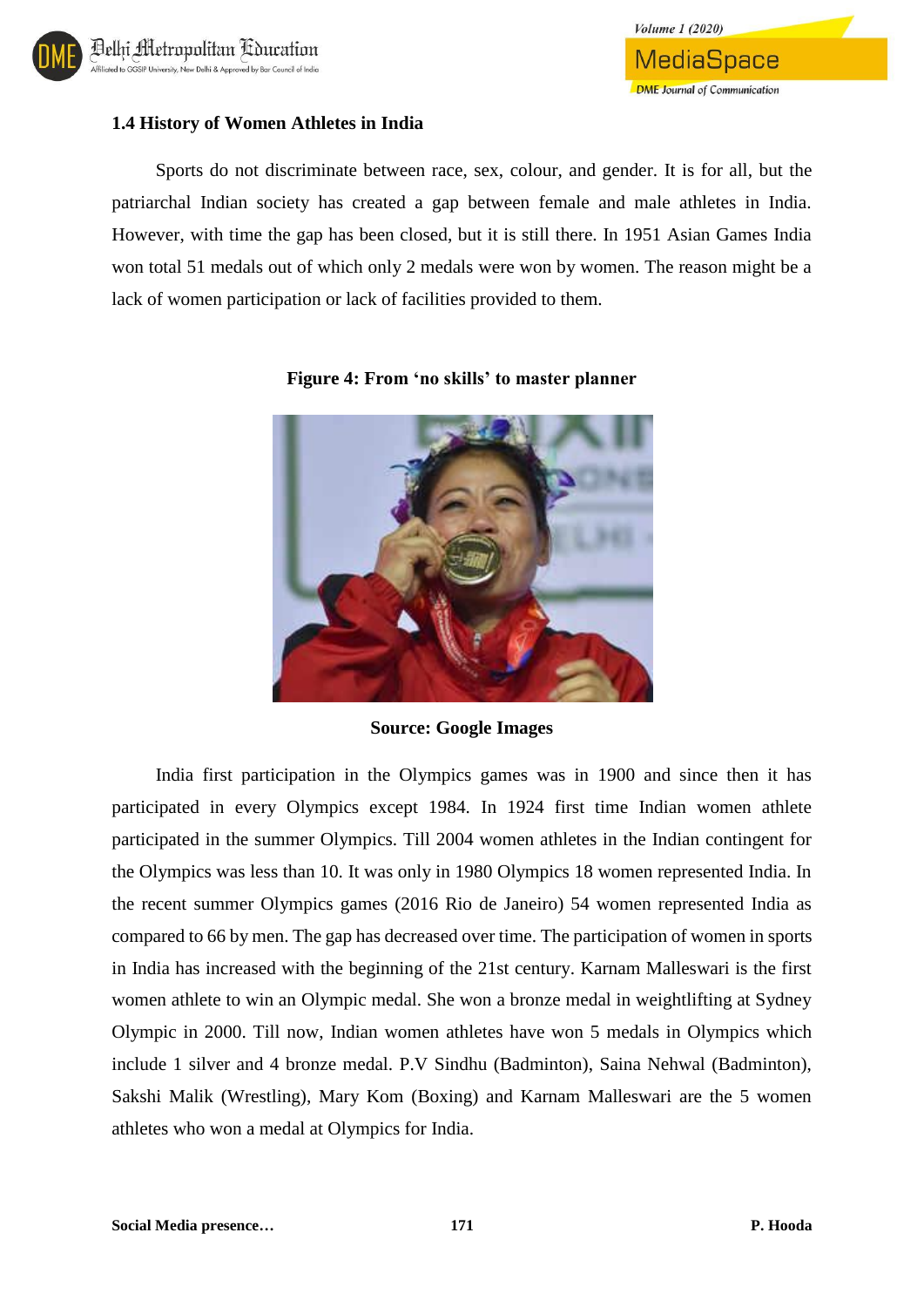**Volume 1 (2020)** 

Contribution of women in sports in India is increasing at a very rapid pace, but still, there is a long way to go. The differences are still there which are yet to be abolished. If the things are planned and resources are equally distributed then the day is not far away when Indian women will make the country proud by winning Gold medals at Summer Olympics games.

## **2. Review of Literature**

In the Gender Inequality Issue of the Global Sports Salaries Survey, 2017, it was duly noted that the gender pay gap in Sport is more than in politics, business, medicine or even academia.

In a report presented by Bridge in 2018, Gender discrimination in Sports itself can be witnessed in various forms such as the gender pay gap between the male and female athletes, the sexist attitude towards female sportspersons or even sexual harassment incidents. No doubt facts and statistics endorse this discrimination, but the key to understanding the reasons for such inequality is essential.

BCCI's 2018 retainer contracts for its senior people players exemplified the equivalent, where the most astounding workers, for example, 'A' grade ladies cricketers (Rs.50 L) get a large portion of the compensation of the 'C' grade least procuring men cricketers (Rs.1Cr). Additionally, the men's group have been offered pay of 7 crores for every annum for cricketers of the 'A+' evaluation or 'top entertainers', abandoning no such arrangement for the ladies' group. The ladies of the Indian Football crew notwithstanding their present World positioning of 59 procure between five to ten lakh rupees, while the men's group draw around 70 lakhs for every year. Furthermore, indeed, the zenith game of India, 'Hockey' likewise has a ten times wage hole between the two its groups.

Billie Jean King in her article Using Sports for Social Change (2007), discusses how she broke all the barrier of Gender discrimination in sports. She was one of the first few to advocate for equality by pushing for equal prize money. In 1973, the 39 Grand Slam title holders had founded a separate Women's Tennis Association (WTA) in retort to her meagre U.S. Open prize money and shunned all taboos by beating Bobby Riggs in the "Battle of the Sexes" game.

According to research done by Elmer Spreitzer, Eldon E. Snyder and Joseph E. Kivlin concerning females athletes (1978) it was found out that various sports are ranked based on the appropriation for women. There is a stigma in sports involvement. Swimming was declared as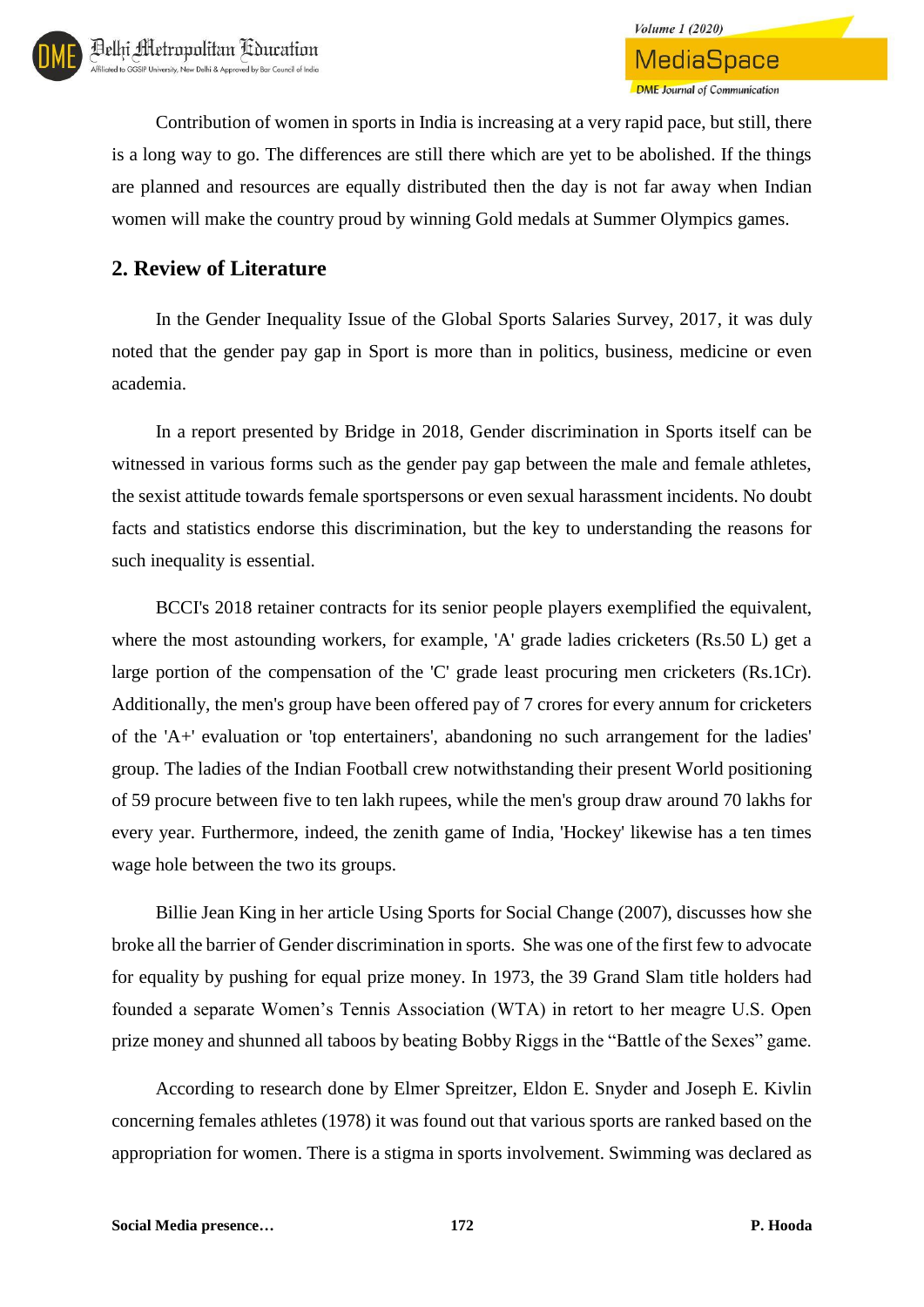the most desirable sports followed by tennis, basketball, softball etc. It was found out that college women who were participating actively participating in sports were much more favourable in their perceptions of sport as appropriate for females that were the control group of nonathletic college women. The college women who were not participating in athletics were quite traditional in their perceptions; 73 percent of them expressed the feeling that athletics tend to detract from one's feminine qualities.

The research also found that parents of female athletes are interested in sports as compared to parents of non-athletes. In terms of encouraging their child to participate in sports non-athletes' parents are far behind in encouraging their parents when compared to athlete parents. This pattern is especially authentic for Gymnastics. The study also found out that female athletes received encouragement from their parents, peer and coaches.

Hilal Ahmad in her Journal women sports in India-Constraints, Challenges, Complications and its remedies (2015) discusses the Female Athletes present day non transmittable infections, for example, stress, heftiness, hypertension, diabetes; hormone brokenness prompts in action, unfit to achieve the everyday exercises inclined to damage, for example, the osteoporosis condition. Consequently, they are the maker, creator and servers to the general public, these requirements ought to be wiped out for the advancement of ladies wellbeing. Crusade for all ladies sports interest should empowered in schools and in colleges. Government should lead the mindfulness program for ladies sports support and for their consolation. Also, in those states where religion is turning into a limitation should concoct a few choices with the goal that their ladies can likewise take an interest in games also, carry on with a superior and sound life.

Travis Scheadler and Audrey Wagstaff in their Journal Exposure to Women's sports: Changing Attitude towards Female Athletes (2018) found a sensational increment in the quantity of females taking an interest in games in the course of recent years. As females are expanding their game cooperation, sports fans are ending up progressively intrigued by women' games. While more young Women Athletes are taking part in games than at any other time and sports fans are winding up increasingly intrigued by females' games, numerous games fans and faultfinders contend that ladies' games are simply exhausting; they grumble that ladies' games are not so energizing as men's games. Maybe, sports fans are not inspired by ladies' games since they are secured fundamentally not as much as men's games, demonstrating that they are less significant and less intriguing than men's games.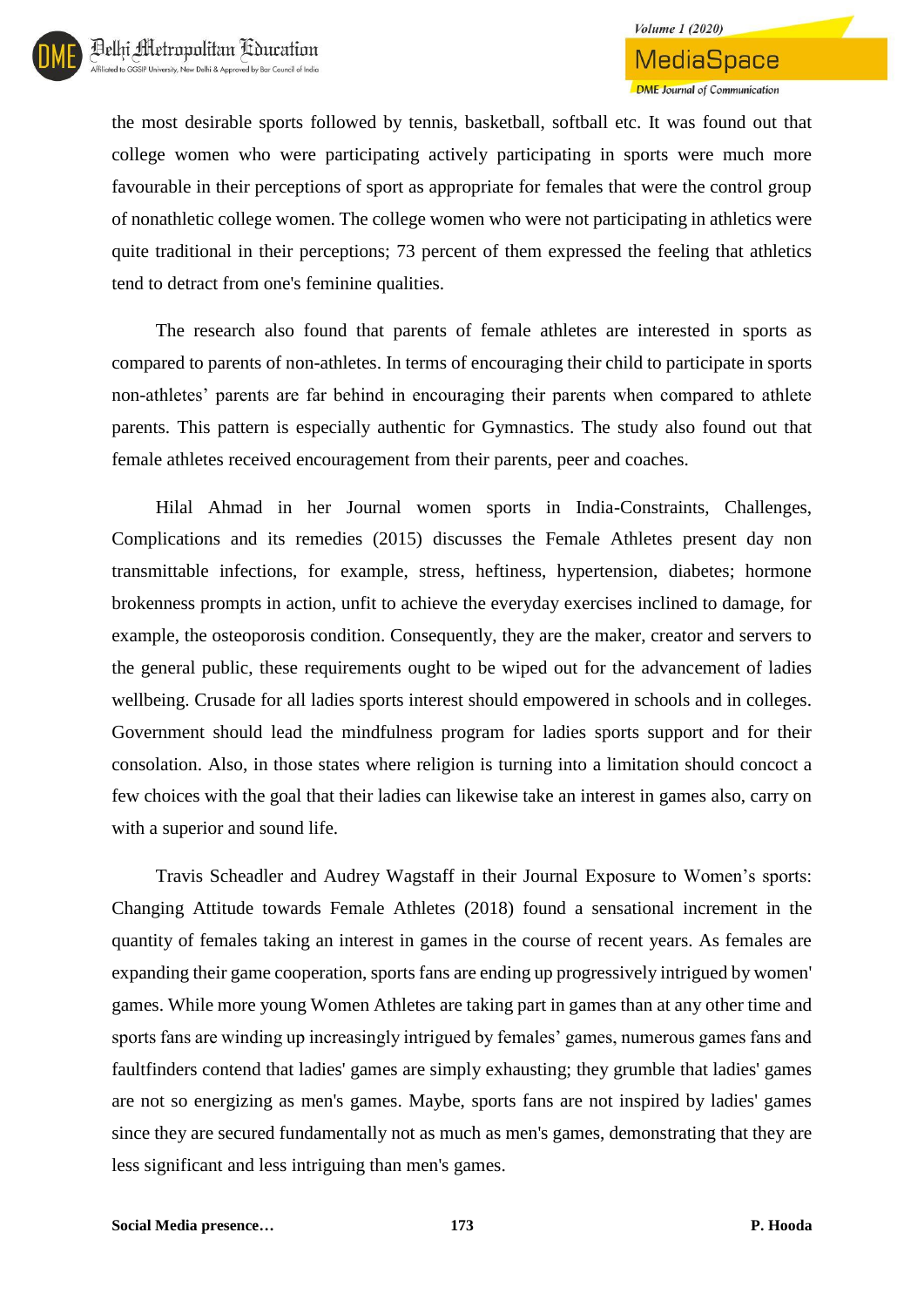Increment in exposure and awareness to regarding women games will automatically interested in Females athletes and games and on the other hand it will act as force to eradicate prejudice against females Athletes. Moreover, more will be the coverage of women sports more will be the exposure to audience because when the exposure is more the changes of favourable reactions are very high. '

Janet Fink in her research Female athletes, women's sport, and the sport media commercial complex: Have we really "come a long way, baby"? (2015) found out that among 10 most popular sports blogs in the United States, Clavio and Eagleman (2011) only 7.1% of images in those blogs featured a female, but these images were significantly more likely to be sexual in nature than were the male images

She also found out that the actual production techniques utilized for men's and women's sport are markedly different and result in rendering women's sport as less important and exciting . Studies of the men's and women's NCAA basketball tournament revealed that more shot variations are used in the men's game which results in more engaging production and greater excitement. Greater use of on-screen graphics occurred in the men's championship compared to the women's, and there were often video frames of longer duration, both of which can influence consumer perceptions of excitement. The camera angles in women's beach volleyball was analysed and it was found out that camera angles and close ups were used to emphasize women's chests and buttocks. In the analysis of 2004 Olympics' track and field events it was found out that coverage of male athletes used more of everything: more time, more segments, more variation in field of view, more variation in point of view, more slow motion, and more use of rail-cam.

## **3. Objectives**

- a. To know the change in the number of Indian women athletes in the last 10 years.
- b. To examine the nature and content of social media engagement of Indian women athletes.

## **4. Methodology**

The methodology that has been used for this study is qualitative content analysis. Qualitative content analysis focuses on the underlying deeper meaning of the text. Twitter is social media platform selected for the research. Among the various social media sites Twitter is selected because it is the most used and trending social site right now. Twitter account of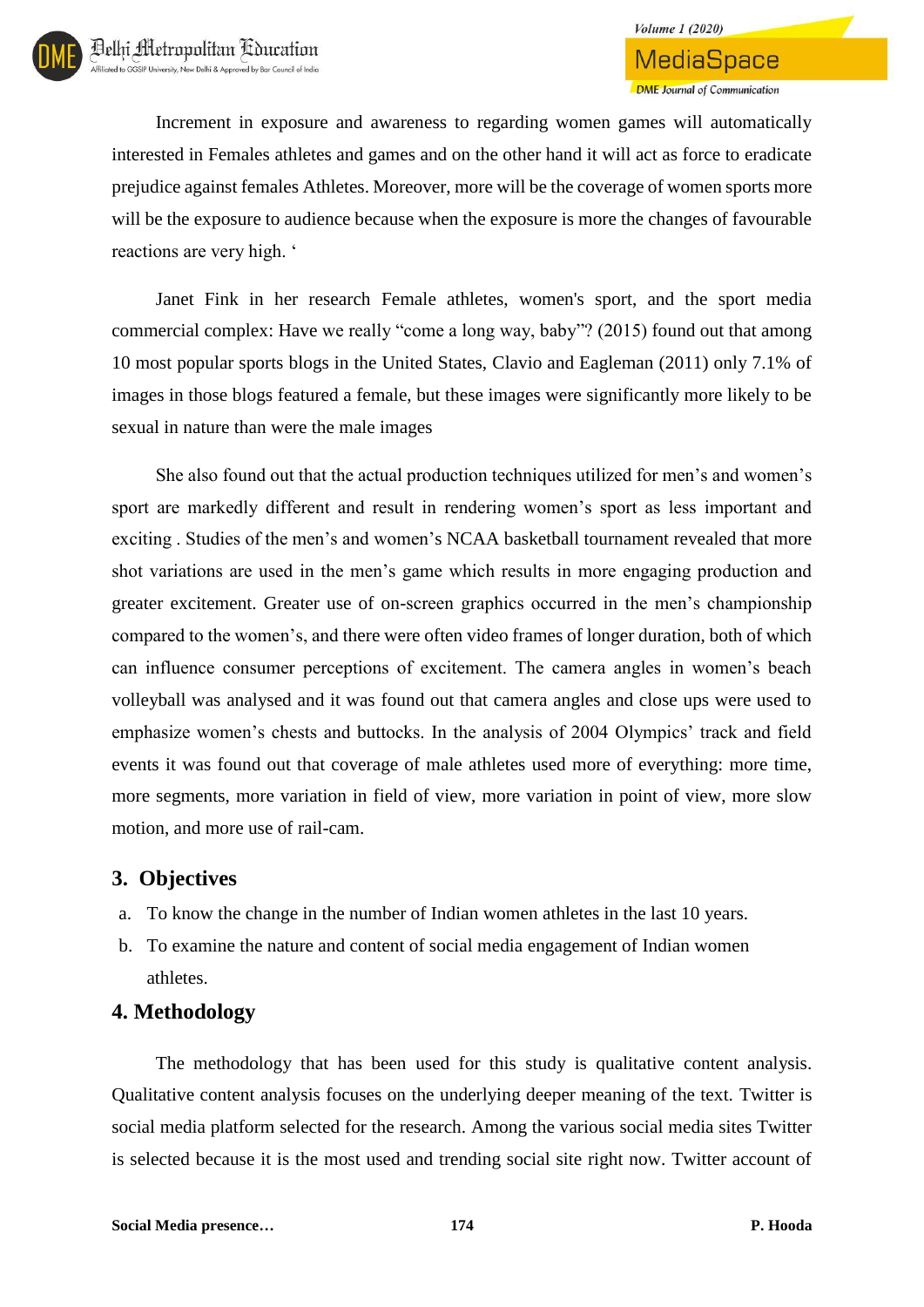

four Indian female athletes i.e. P.V Sindhu, Mary Kom, Sakshi Malik and Sania Mirza is analysed and based on the data collected Social media analytics is prepared.

The data of Indian athletes participated in the summer Olympic Games and Asian Games in the past ten years i.e. 2008-2108 is collected and based on it change in participation of women is derived. The research is based on secondary data collected from various credible websites and mix methods are used.

## **5. Graphical representation of the data and analysis**

As portrayed in figure 1, in the 2008 Summer Olympic Games, there's 45% women participation and in 2012 the participation falls to 28% with a rise in 2016 where the participation reaches 46%.



**Figure 5**

**Source: Primary Data**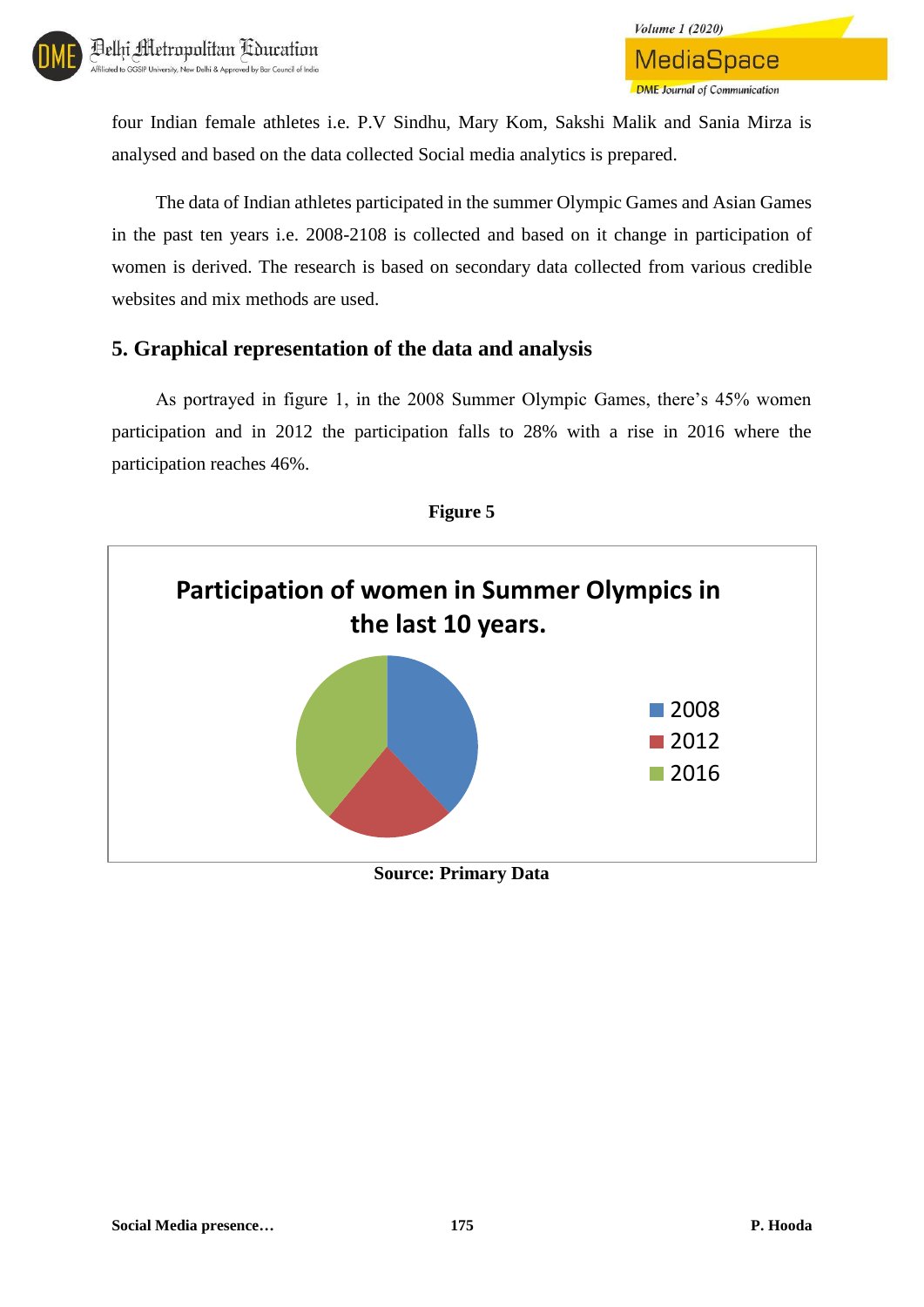

*Volume 1 (2020)* **MediaSpace DME** Journal of Communication

**Figure 6**



**Source: Primary Data**

As portrayed in figure 2, in 2010 Asian Games, there's 30% women participation and in 2014 Asian Games the participation of women increases to 36% but again in 2018 Asian Games participation falls to 34%.

## **5.1 Social Media Analytics**

## **5.1.1 Presence of Athletes on Twitter**

| abie |  |
|------|--|
|------|--|

| Name of the Athlete | Followers on<br>Twitter |
|---------------------|-------------------------|
| P.V Sindhu          | 2.7 Million             |
| Mary Kom            | 10.1 Thousand           |
| Sakshi Malik        | 401.3 Thousand          |
| Sania Mirza         | 8.9 Million             |

## **Source: Data curated from Twitter**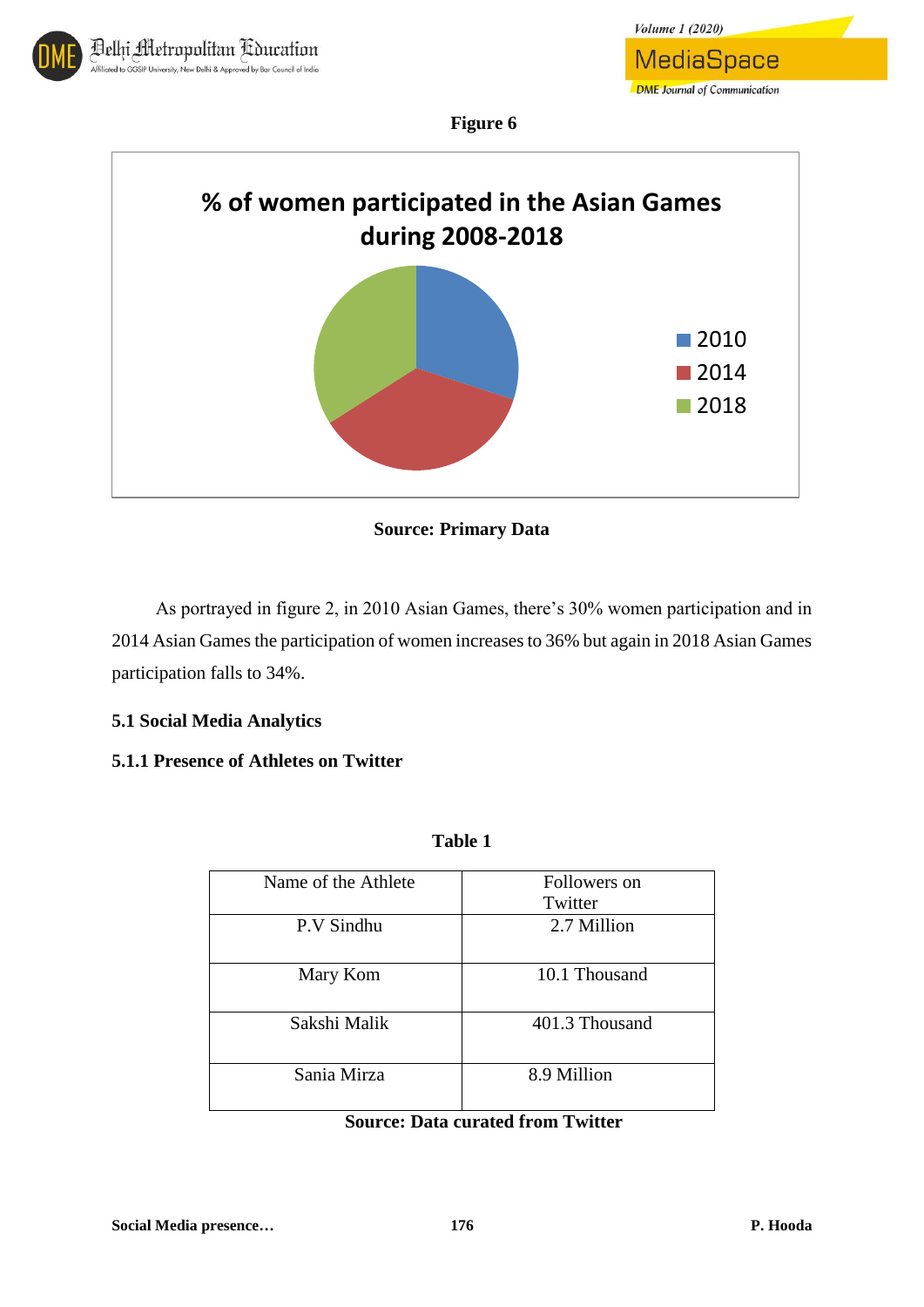

Based on the data collected through analysis of social media handle (Twitter) of four Indian women athletes i.e P.V Sindhu, Mary Kom, Sakshi Malik and Sania Mirza it is found out that Saina Mirza is the most followed athlete among the four selected ones. She has more than 8.9 million followers on Twitter. After her P.V Sindhu has 2.7 million, Sakshi Malik has 401.3 thousand followers and Mary Kom has 10.1 million followers.

**Volume 1 (2020)** 

**MediaSpace** 

**DME** Journal of Communication

| Name of the Athlete | Number of Tweets |
|---------------------|------------------|
| P.V Sindhu          | 12               |
| Mary Kom            | 11               |
| Sakshi Malik        | 11               |
| Sania Mirza         | 26               |

### **Table 2**

### **Source: Data curated from Twitter**

Sania Mirza is the most active athletes among the four athletes. She has tweeted 26 times in the month of March. Whereas, P.V Sindhu has 12 tweets and Sakshi Malik and Mary Kom have 11 tweets.

#### **Table 3**

| Name of the Athlete | <b>Number of Retweets</b> |
|---------------------|---------------------------|
| P.V Sindhu          | 5                         |
| Mary Kom            |                           |
| Sakshi Malik        |                           |
| Sania Mirza         |                           |

#### **Source: Data curated from Twitter**

In retweet department also Saina Mirza has bagged first position. She has 8 retweets to her name. After her 2nd place P.V Sindhu has 5 retweets, 3rd place Sakshi malik has just 1 retweet and Mary Kom didn't retweet in the month of March.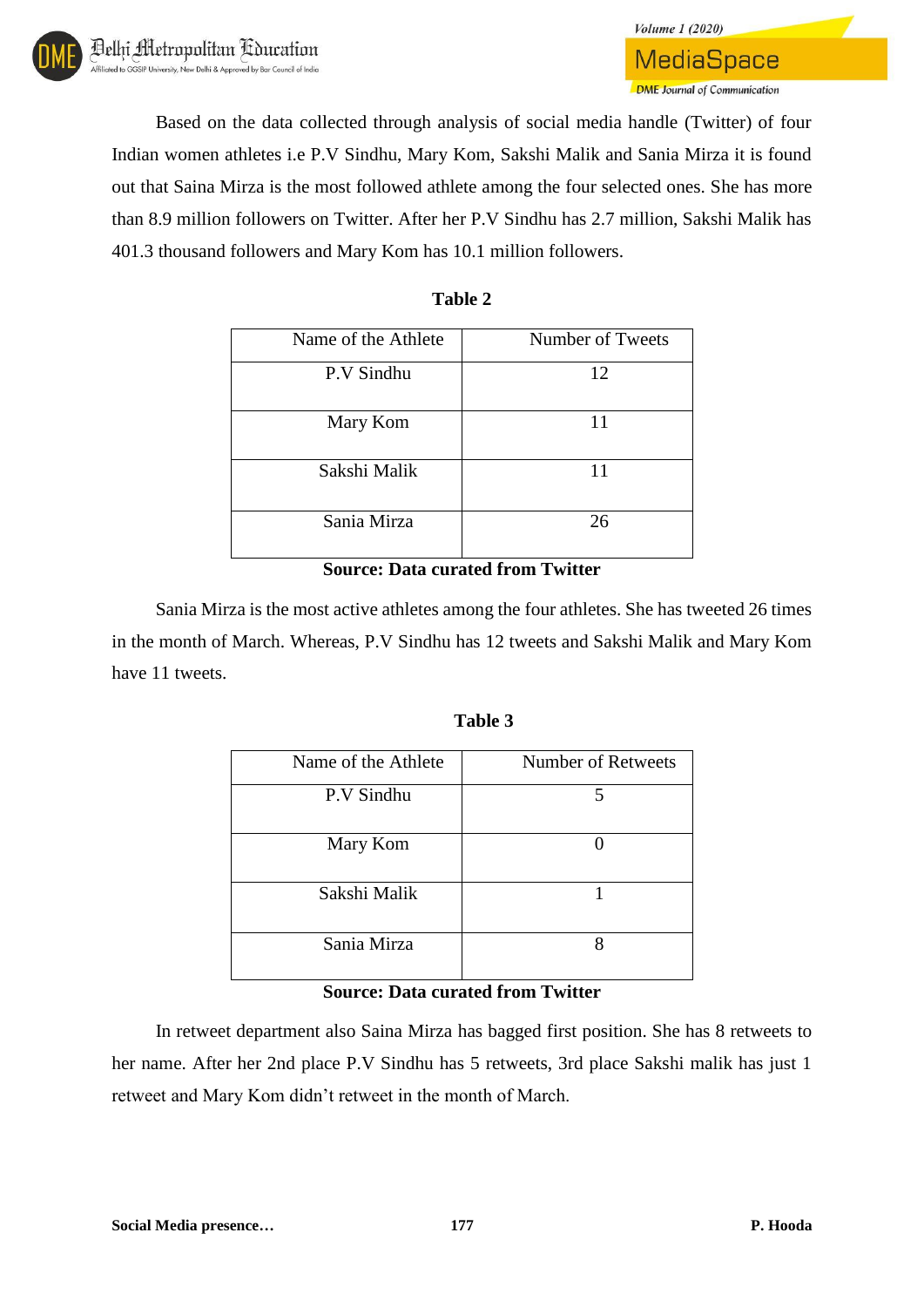

## **5.1.2 Issues athletes talk about**

### **Table 4**

| Name of Athletes | <b>Brand Promotion</b> |
|------------------|------------------------|
| P.V Sindhu       | Yes                    |
| Mary Kom         | Yes                    |
| Sakshi Malik     | Yes                    |
| Sania Mirza      | Yes                    |

### **Source: Data curated from Twitter**

An Athlete earns a lot of their money through endorsements. They use social media platforms for promoting their brands and products. All the four selected female athletes used twitter for Brand promotion. Despite difference in their fields this is something which makes unites them.

#### **Table 5**

| Name of Athletes | <b>Women Rights</b> |
|------------------|---------------------|
| P.V Sindhu       | Yes                 |
| Mary Kom         | No                  |
| Sakshi Malik     | No                  |
| Sania Mirza      | No                  |

#### **Source: Data curated from Twitter**

In the 21st century one of the most burning and trending issues is Women's right and following the trend P.V Sindhu has posted her say on the women's right on her twitter profile. Whereas on the other hand, Mary Kom, Sakshi Malik and Sania Mirza didn't post anything about women's right.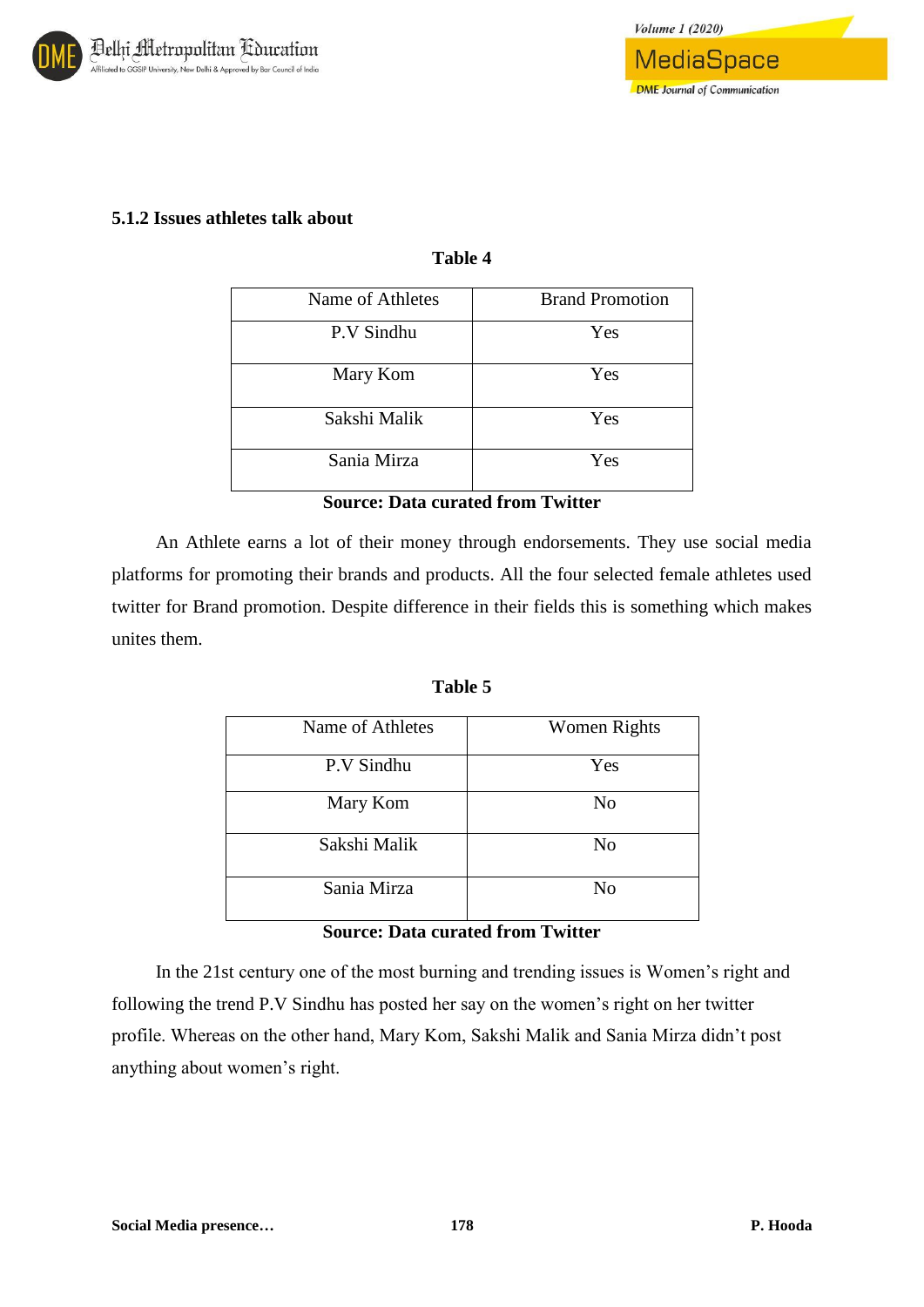

**DME** Journal of Communication

| `able | n |
|-------|---|
|-------|---|

| Name of Athletes | Women's Day |
|------------------|-------------|
| P.V Sindhu       | Yes         |
| Mary Kom         | Yes         |
| Sakshi Malik     | Yes         |
| Sania Mirza      | Yes         |

### **Source: Data curated from Twitter**

Every year Women's day is celebrated on 8th march around the world. Keeping in mind the occasion all the four female athletes wished women's day through twitter and provided a word of inspiration for their fans and family.

| Name of Athletes | Patriotism |
|------------------|------------|
| P.V Sindhu       | Yes        |
| Mary Kom         | Yes        |
| Sakshi Malik     | Yes        |
| Sania Mirza      | Yes        |

### **Table 7**

## **Source: Data curated from Twitter**

As far as the return of wing commander Abhinantan Vartanam is concerned all 4 athletes welcomed him with the utmost respect and posted a tweet to welcome him back. This shows their love for the country and defines their patriotism attitude.

| l'able | δ |
|--------|---|
|        |   |

| Name of Athletes | Social Wok     |
|------------------|----------------|
| P.V Sindhu       | Yes            |
| Mary Kom         | No             |
| Sakshi Malik     | Yes            |
| Sania Mirza      | N <sub>o</sub> |

## **Source: Data curated from Twitter**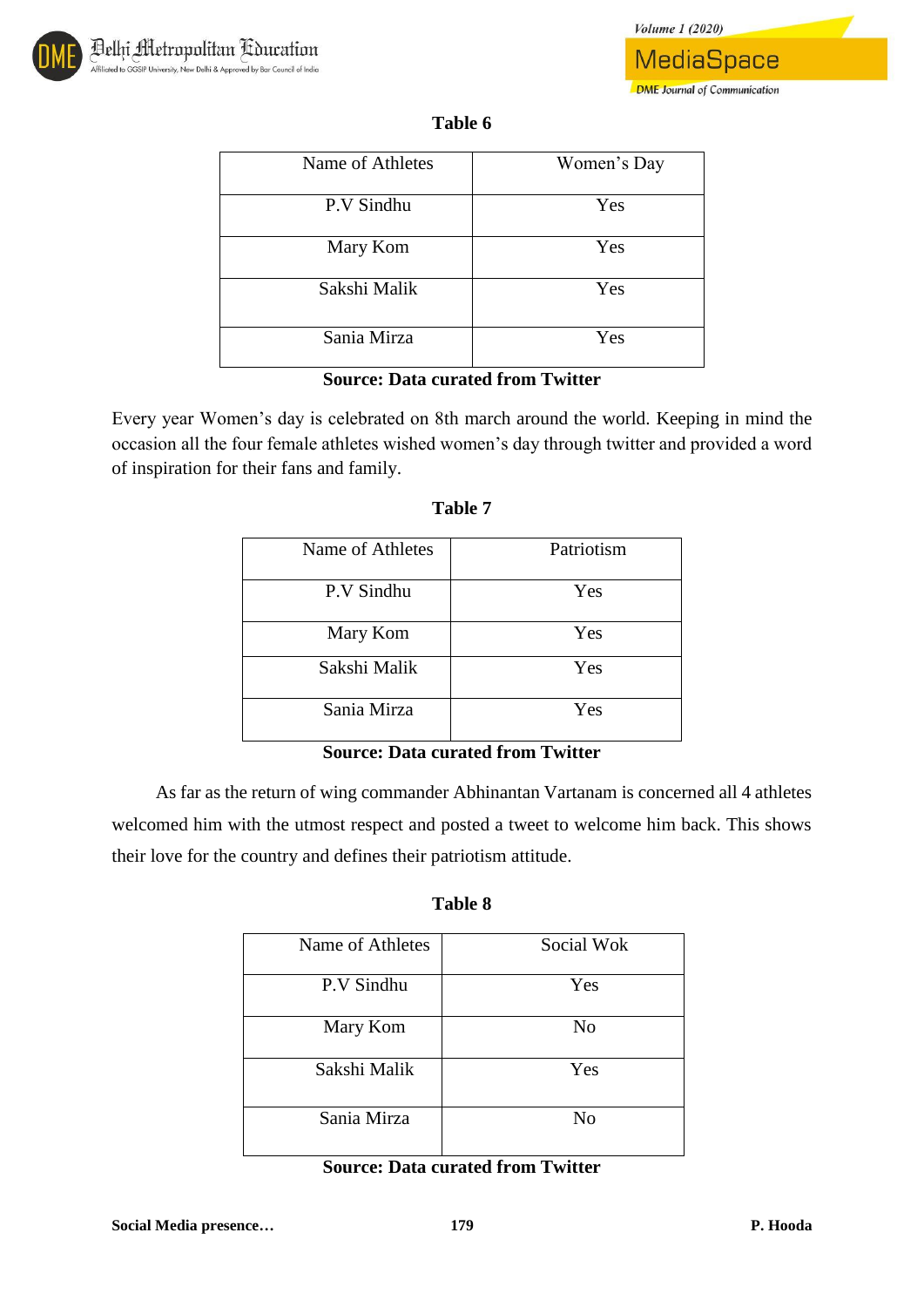When it comes to social work Athletes are always the one to help and let other develop. P.V Sindhu and Sakshi Malik use social media for social work and posted tweets to aware people about different social organisations. Whereas, Mary Kom and Saina Mirza didn't tweet anything related to social work in the month of March.

**Volume 1 (2020)** 

**MediaSpace** 

**DME** Journal of Communication

| Name of Athletes | Updates  |
|------------------|----------|
| P.V Sindhu       | Match    |
| Mary Kom         | Training |
| Sakshi Malik     | Match    |
| Sania Mirza      | Training |

## **Table 9**

**Source: Data curated from Twitter** 

All 4 athletes uses Twitter to ensure their fans are updated with their training schedules, match results and information. In the month of March, P.V Sindhu and Sakshi Malik provided match updates and Saina Mirza and Mary Kom shared their training details through twitter.

## **6. Conclusion**

Women Athletes are not just athletes, but role models, they talk of different issues and in their own ways, motivate other women to pursue sports. The number of women athletes in India, are increasing. With athletes like, Harpreet Kaur, Dipa Kamarkar, Saina Nehawal, Mary Kom, coming from humble backgrounds, have seen difficult times both from society and family. Movies like Dangal and Mary Kom, show their story and inspire many other women. In this research, the researcher has analysed, Twitter accounts and social media presence of 4 women athletes, P.V. Sindhu, Sania Mirza, Sakshi Malik and Mary Kom. Though they are all using their accounts for Brand Promotions, but through their accounts, they try to also fulfil their social responsibilities by talking about occasions such as women's day, their rights patriotism and also different avenues which can help budding women Athletes. Further their insights on diet and exercise can further act as guides for these athletes. They act as mentors from distance and also inspiration.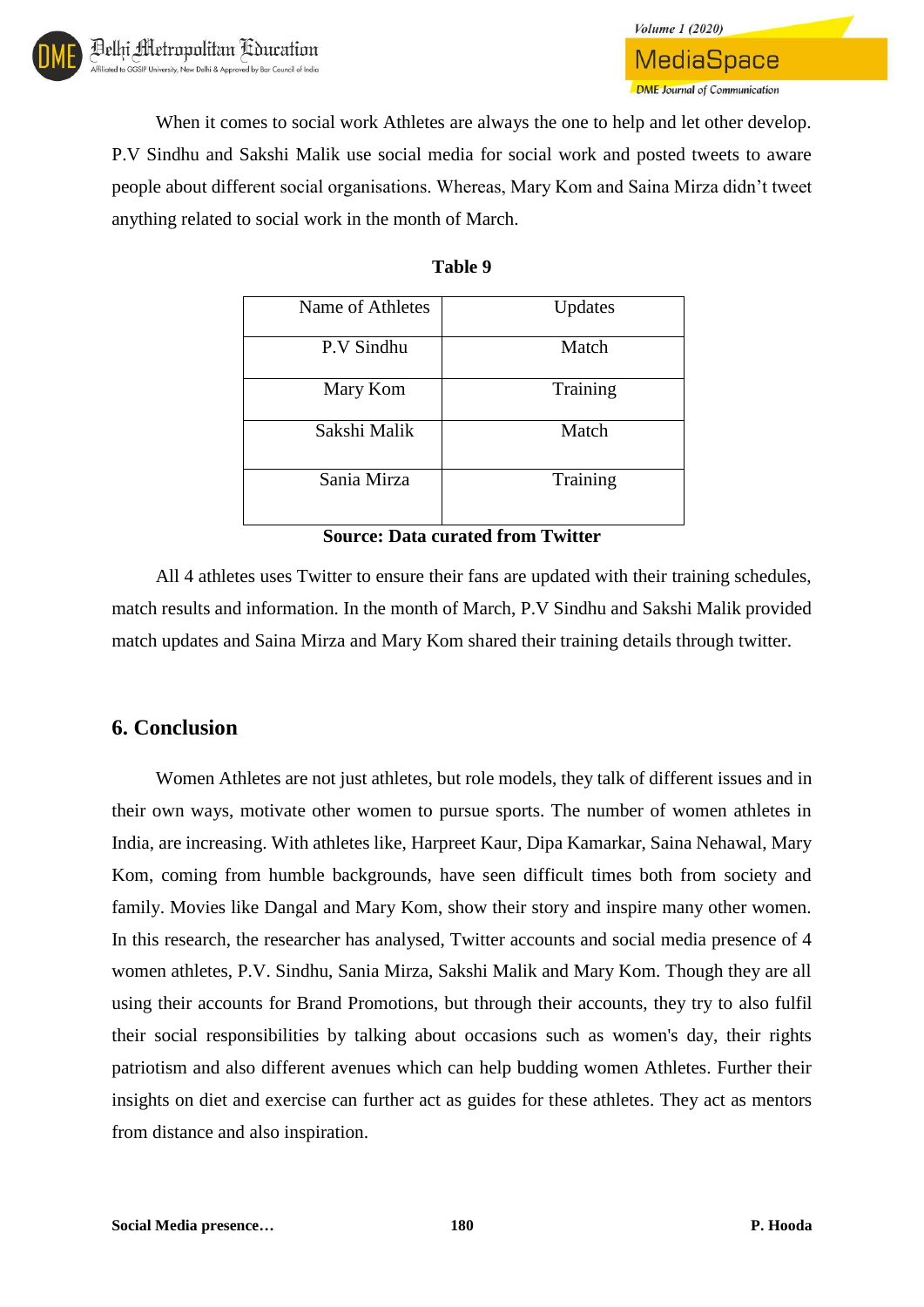# **References**

Badminton in India? Looking back at the history of the game!! Information. (2019, March 8) Retrieved from https://www.kreedon.com/badminton-india-looking-back-history/

Baker, W. J. (1988). *Sports in the Western World*. Champaign, IL: University of Illinois Press.

Billie Jean King: Using Sports for Social Change. (2007, June 4). Retrieved from https://www.active.com/tennis/articles/billie-jean-king-using-sports-for-social-

change?page=1

Billie Jean King: Using Sports for Social Change. (2007, June 4). Retrieved fromhttps://www.active.com/tennis/articles/billie-jean-king-using-sports-for-social-

change?page=1

Crego, R. (2003). *Sports and Games of the 18th and 19th Centuries*. Santa Barbara, CA:Greenwood Publishing Group.

Crowther, N. B. (2007). *Sport in Ancient Times*. Santa Barbara, CA: Greenwood Publishing Group.

Dictionary, Encyclopedia and Thesaurus - The Free Dictionary. (n.d.).

Exposure to Women's Sports: Changing Attitudes toward Female Athletes. (2018, May 25).

Retrieved from https://thesportjournal.org/article/exposure-to-womens-sports-changingattitudes-toward-female-athletes/#more-5779

Fink, J. S. (2015). Female athletes, women's sport, and the sport media commercial complex: Have we really "come a long way, baby"? *Sport Management Review*, *18*(3), 331-342. doi:10.1016/j.smr.2014.05.001

Gove, P. B. (1966). *Webster's Third New International Dictionary of the English Language,* 

*Unabridged, with Seven Language Dictionary*. India closer to egalitarian play: A look at women in sports. (2018, September 28). Retrieved from https://thebridge.in/india-closer-egalitarian-play-look-women-sports/